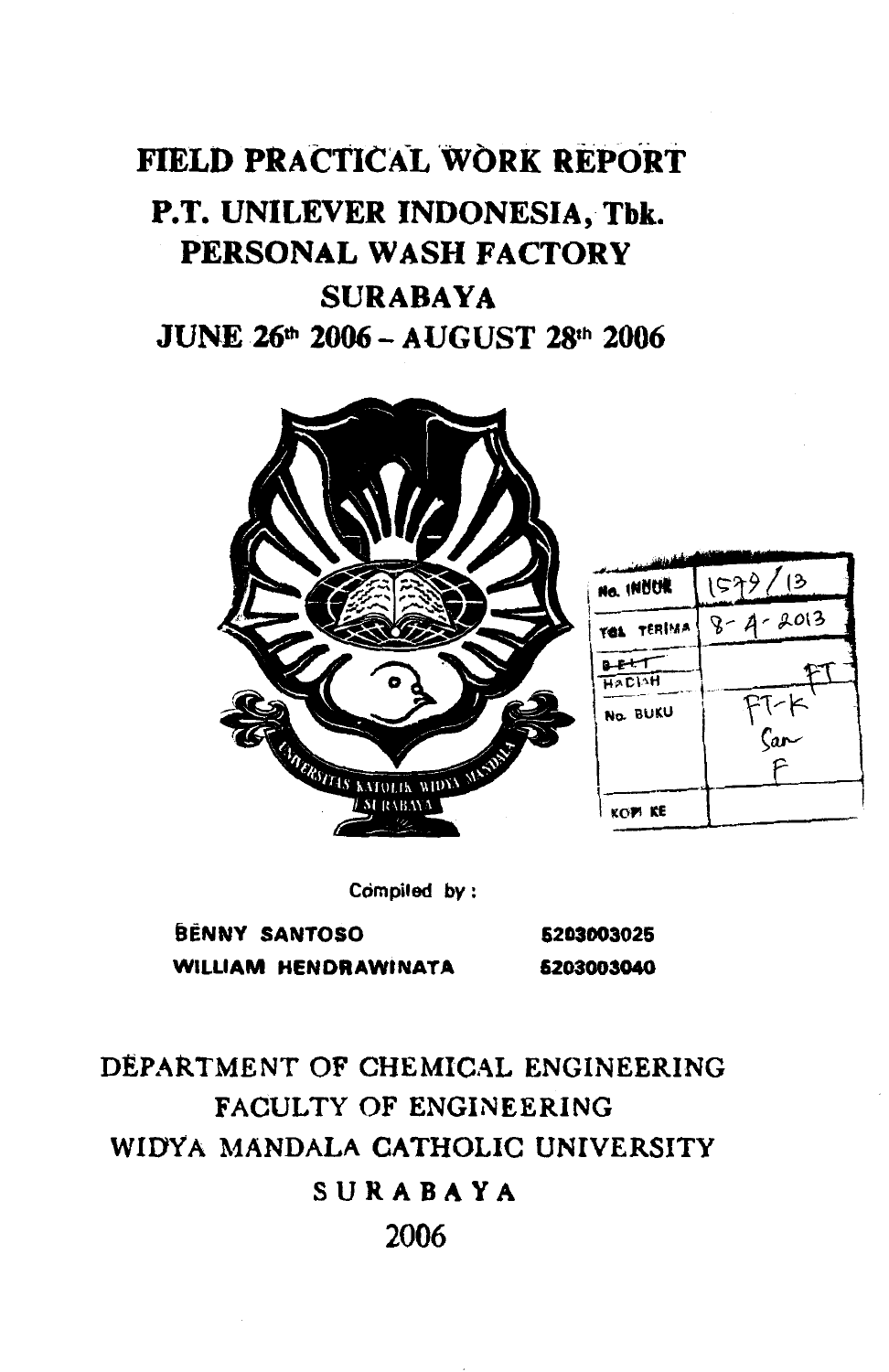#### **LEGALIZATION SHEET**

# **FIELD PRACTICAL WORK REPORT P.T. UNILEVER INDONESIA, Tbk. PERSONAL WASH FACTORY SURABAYA JUNE 26<sup>th</sup> 2006 - AUGUST 28<sup>th</sup> 2006**

**Compiled by:** 

**1. Benny Santoso / 5203003025** 

**2. WigirmHcdmniP.ta /5203W040** 

Has **been approved by,** 

al Engineering Department, <u>àdii, Ir., M.T., Ph.D.</u> **EANILY TURUSAN TVIIX. 521.93.0198** 

Department's Supervisor,

Mudjijati, Prof. Ir., Ph.D. NIK 521.65.0005

**Field Practical Work Report: P.T. Unilever Indonesia, Tbk.**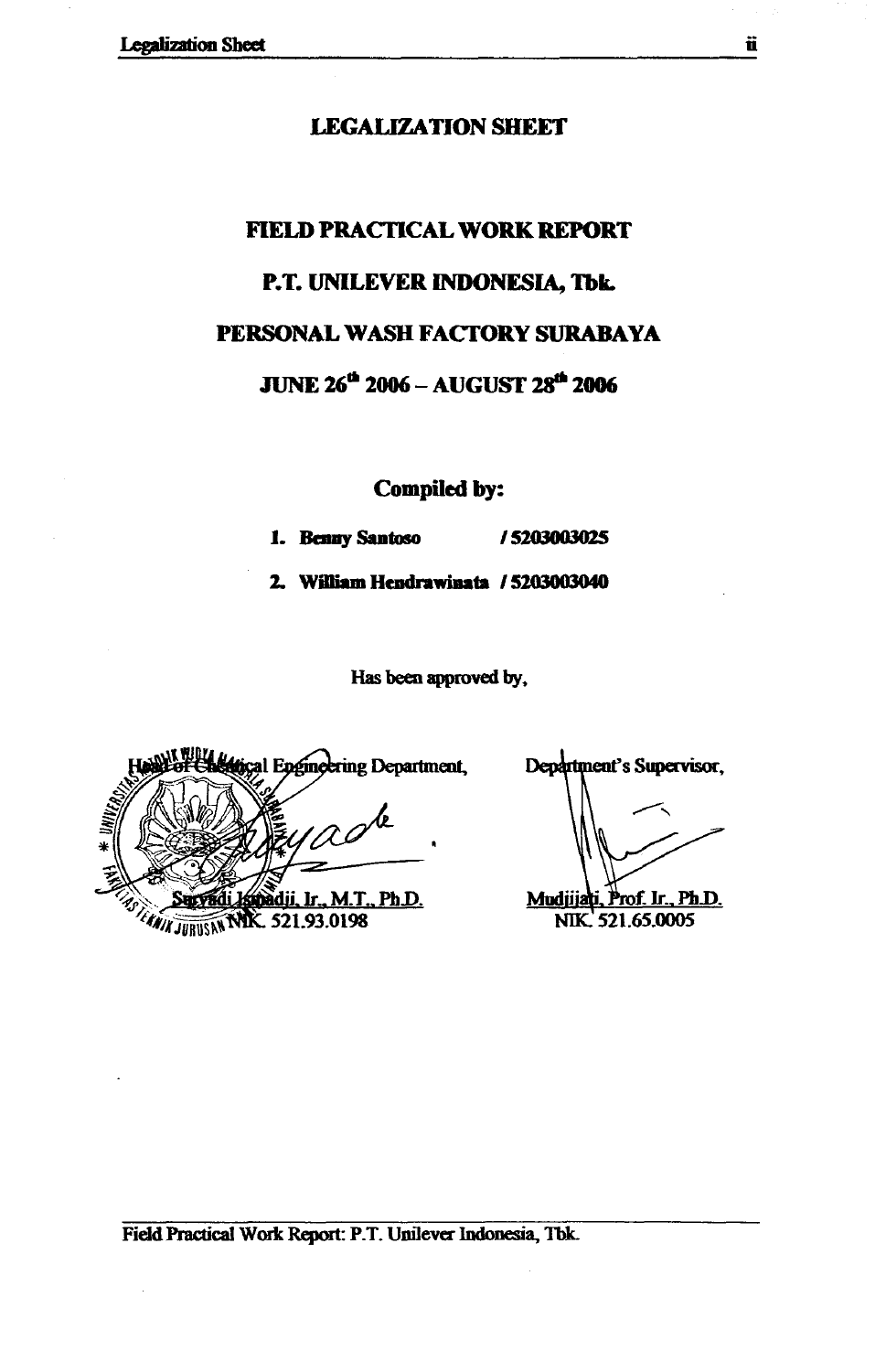#### **LEGALIZATION SHEET**

# **FIELD PRACTICAL WORK REPORT**

#### **P.T. UNLLEVER INDONESIA, Tbk.**

#### **PERSONAL WASH FACTORY SURABAYA**

**JUNE 26& 2006** - **AUGUST <sup>2006</sup>**

**Compiled by:** -

- **1. Benny Santoso 15203003025**
- **2. William Hendrawinata / 5203003040**

**Has been approved by,** 

Factory's Supervisor 2,

Eko Wilfarto Setiawan, S.T. **Personal Wash Processing Manager** 

Factory's Supervisor 1<br>
Aristan Arijanto **Aristan Arijanto Assistant Manager** 

Personal Wash Quality Department **Assistant Manager** 

**Quality Department Manager,** ia Tbk. Alexander Ricky Tjahyono, Ir.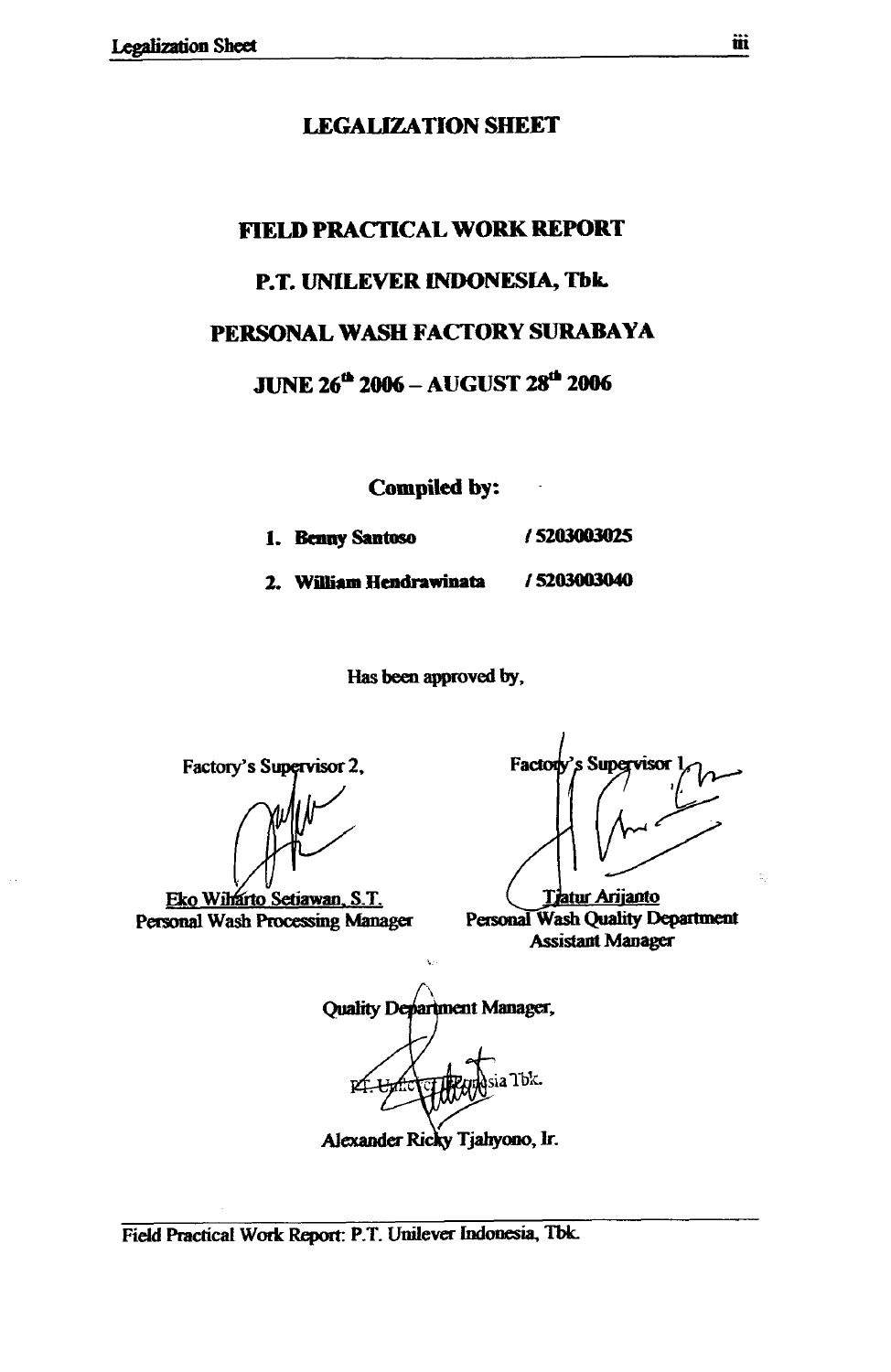#### **PREFACE**

The authors would like to say thanks to God which has blessed the authors in conducting this field practical work in P.T. Unilever Indonesia, Tbk. Surabaya at Personal Wash Factory. This field practical work is one of the requirements to get Wachelor of **l%@neering"** in **Chemical** Engineering Deparhnent, **Faculty** of **Engineering,** Widya Mandala Catholic University Surabaya

The authors recognize that this successful of field practical work is supported, so the authors would like to say thanks to:

- 1. Mudjijati, Prof., Ir., Ph.D. as our department's supervisor of this field practical work;
- 2. Tjatur Arijanto and Eko Wiharto Setiawan, S.T. as our factory's supervisors of this practical work;
- 3. Suryadi Ismadji, Ir., M.T., Ph.D. as the Head of Chemical Engineering Department, Faculty of Engineering, Widya Mandala Catholic University Surabaya;
- 4. Alexander **Ricky** Tjahyono. IT. as the **Quality** Dep0rtmenl **Maaager** of P.T. **Unilever Indonesia, Tbk. Surabaya;**
- **5. Agus Swandono, as the member of Human Resource Department (HRD) of** P.T. Unilever Indonesia, Tbk., Surabaya;
- **6. Sulton,** Yanwar, **Hadi,** and **Iwan as** the members of **staff** in Department at Personal Wash Factory, P.T. Unilever Indonesia, Tbk., Surabaya;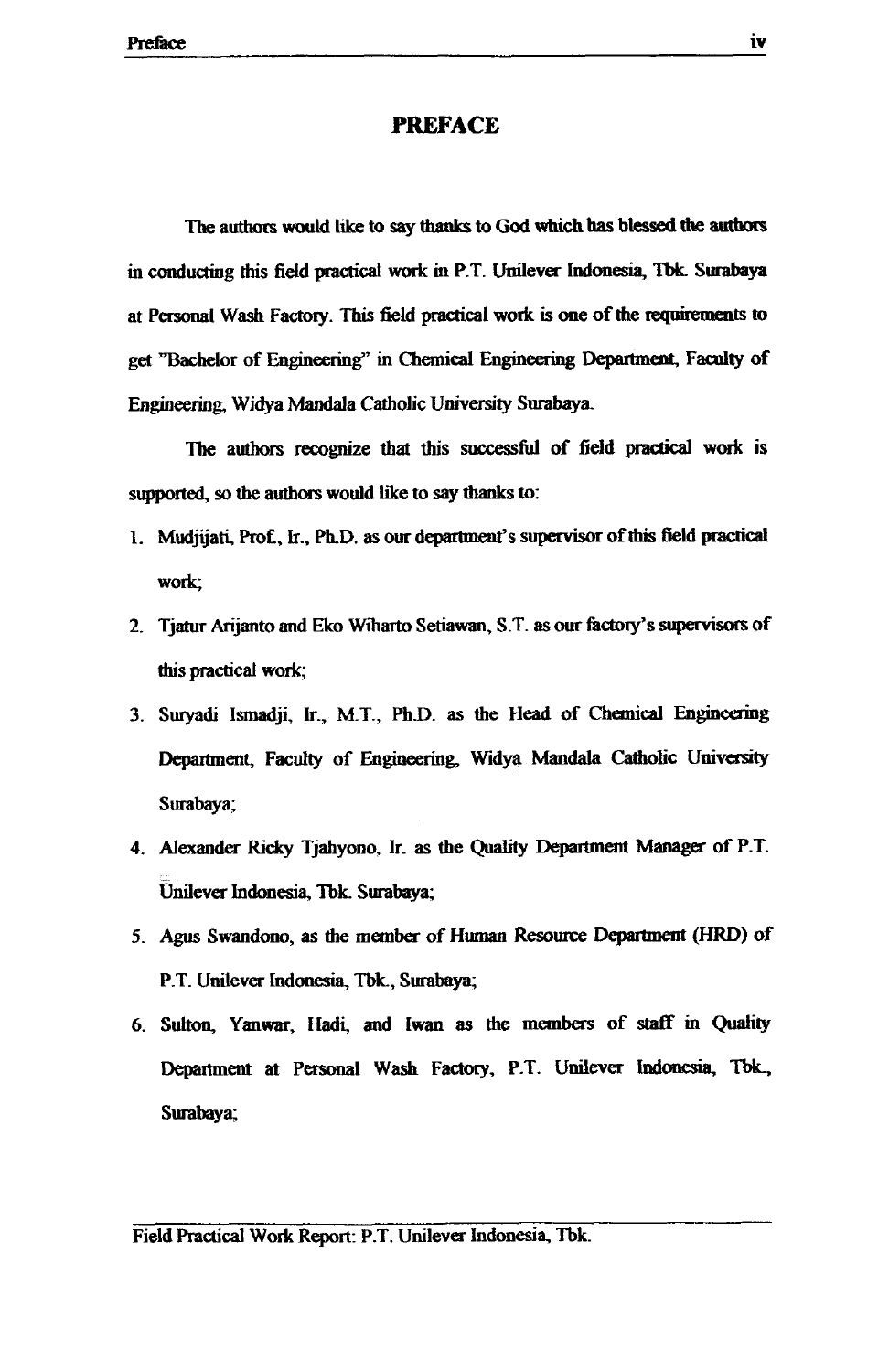- **7. Margus as the supervisor of Processing Department at Personal Wash Factory, P.T. Unilever Indonesia, Tbk., Surabaya;**
- **8. Ciswoyo, Djumadi, Soetoyo, and Arif as the** members **of** slaff **in** hde **Glycerin Unit at Personal Wash Factory, P.T. Unilever Indonesia, Tbk., Sura bay a;**
- 9. Sirin as the supervisor of Technical Department at Personal Wash Factory, **P.T. Unilever Indonesia, Tbk., Surabaya;**
- **10. Roy, Edro Budi, Suparmin. Didik. and Budi Siswoyo as the members of staff in Waste Water Treatment Plant (WWTP) Unit at P.T. Unilever Indonesia,** Tbk., Surabaya;
- **11. Ridwan as the member of staff m Lye Tm Unit at Persooal Wash**  Factory, P.T. Unilever Indonesia, Tbk., Surabaya;
- 12. Suparlan as the member of staff in Continuous Soap Making (CSM) Unit at Personal Wash Factory, P.T. Unilever Indonesia, Tbk., Surabaya;
- **13. Tbe otfiers,** who cannot **be mentioned one by one, who helped us** sioce the start of the field practical work till the report making.

**The authors realize that this** report **is still not** pafect **tbe**  authors will accept critics and recommendations which will then renovate this report. At last, the authors hope that this report will be useful for all the readers who **need some infinmation in this** report

Surabaya, Decemeber 8<sup>th</sup> 2006

The authors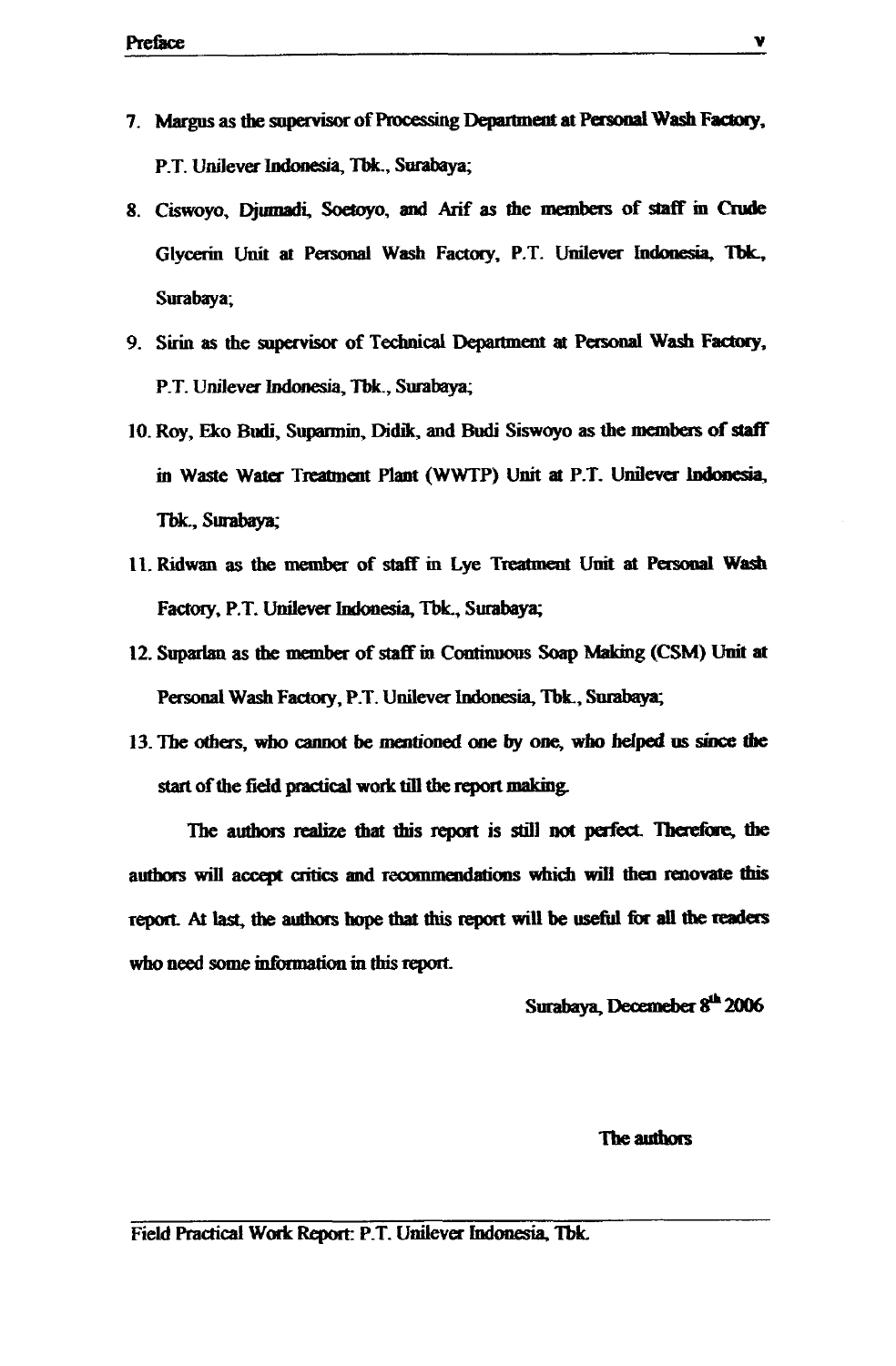## **CONTENTS**

| <b>CHAPTER I.</b>  |                      |                                           |  |
|--------------------|----------------------|-------------------------------------------|--|
|                    | L1.                  |                                           |  |
|                    | 1.1.1.               |                                           |  |
|                    | 1.1.2.               |                                           |  |
|                    | L1.3.                |                                           |  |
|                    | L2.                  |                                           |  |
|                    | L2.1.                |                                           |  |
|                    | I.3.                 |                                           |  |
|                    | I.4.                 |                                           |  |
|                    | I.5.                 | Brief Description of Production Process 9 |  |
| <b>CHAPTER II.</b> |                      |                                           |  |
|                    | $\mathbf{n}_{\perp}$ |                                           |  |
|                    | II.1.1.              | The History and Process of Soap Making 11 |  |
|                    | II.1.2.              |                                           |  |
|                    | II.1.3.              |                                           |  |
|                    | II.2.                |                                           |  |
|                    | IL2.1.               |                                           |  |
|                    | П.З.                 |                                           |  |
|                    | II.3.1.              |                                           |  |
|                    |                      |                                           |  |
|                    |                      |                                           |  |
|                    | IL3.2.               |                                           |  |
|                    |                      |                                           |  |
|                    | IL4.                 | Chemical Properties of Oils and Fats 24   |  |
|                    | II.4.1.              |                                           |  |
|                    |                      |                                           |  |
|                    |                      |                                           |  |
|                    |                      |                                           |  |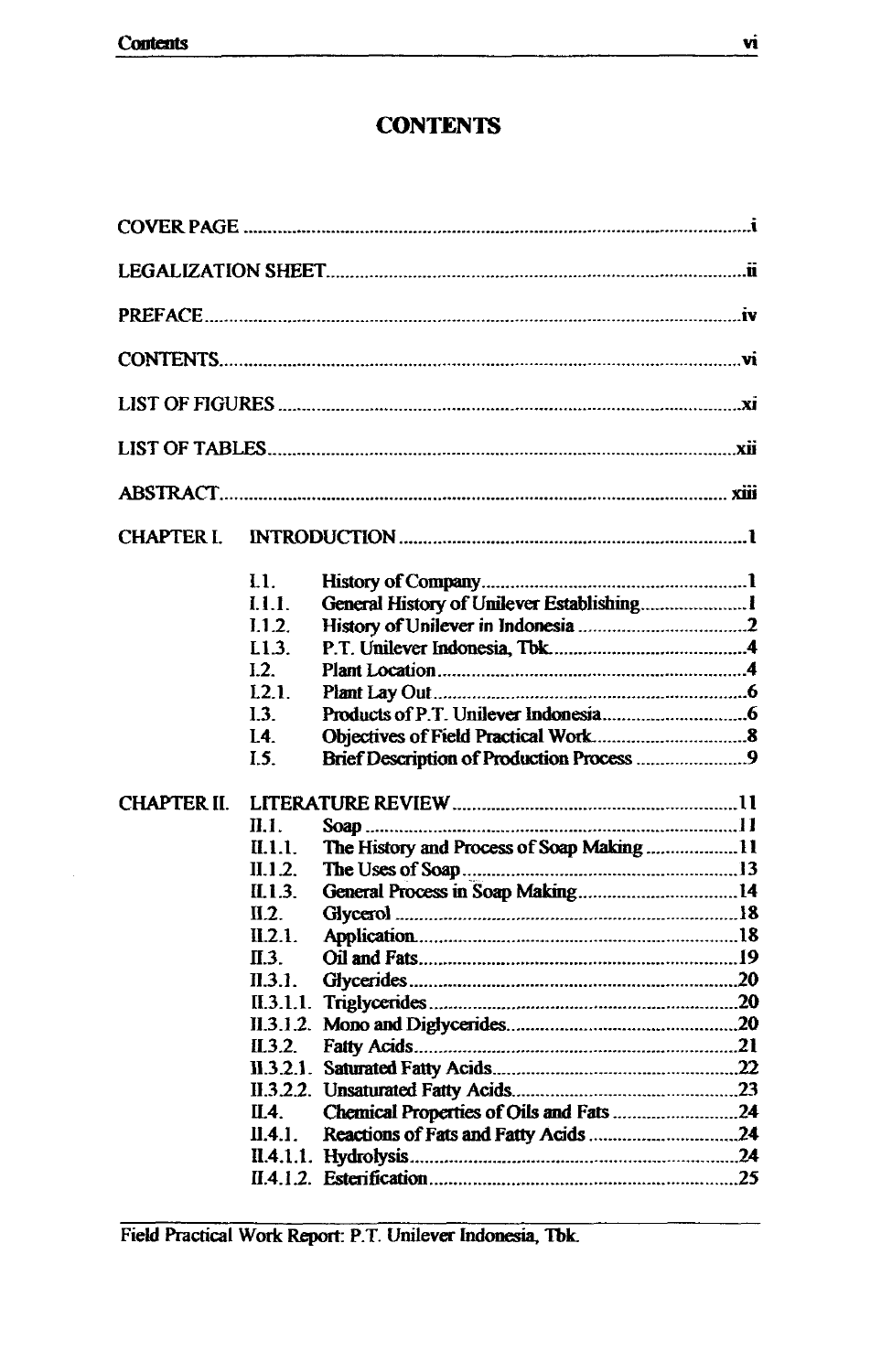|                   | II.4.2.                       |                                                   |  |
|-------------------|-------------------------------|---------------------------------------------------|--|
|                   |                               |                                                   |  |
|                   |                               |                                                   |  |
|                   |                               |                                                   |  |
|                   |                               |                                                   |  |
|                   | $\mathbf{n}$ . $\mathbf{s}$ . |                                                   |  |
|                   |                               |                                                   |  |
|                   |                               |                                                   |  |
|                   | III. 1.                       |                                                   |  |
|                   | III.1.1.                      |                                                   |  |
|                   | IIL1.2.                       | RBDPKO (Refined Bleached Deodorized Palm Kernel   |  |
|                   | III.1.3.                      | RBDPOS (Refined Bleached Deodorized Palm Oil      |  |
|                   |                               |                                                   |  |
|                   | <b><i>III.1.4.</i></b>        |                                                   |  |
|                   | IL2                           |                                                   |  |
|                   | $III.2.1$ .                   |                                                   |  |
|                   | IL2.2.                        |                                                   |  |
|                   | III.2.3.                      |                                                   |  |
|                   | III.2.4.                      |                                                   |  |
|                   | II.2.5.                       |                                                   |  |
|                   | III.2.6.                      |                                                   |  |
|                   | III.2.7.                      |                                                   |  |
|                   |                               |                                                   |  |
|                   | <b>IV.1.</b>                  |                                                   |  |
|                   | <b>IV.1.1.</b>                |                                                   |  |
|                   |                               | Continuous Soap Making (CSM) Process  40          |  |
|                   | <b>IV.1.2.</b>                |                                                   |  |
|                   | IV 1.4.                       |                                                   |  |
|                   | IV.2.                         |                                                   |  |
|                   | IV.2.1.                       |                                                   |  |
|                   |                               |                                                   |  |
|                   |                               |                                                   |  |
| <b>CHAPTER V.</b> |                               |                                                   |  |
|                   | V.I.                          | Equipment Specification in Continuous Soap Making |  |
|                   | V.2.                          | Equipment Specification in Lye Treatment Unit65   |  |
|                   | V.3.                          | Equipment Specification in Crude Glycerin Unit67  |  |
|                   |                               |                                                   |  |
|                   |                               |                                                   |  |
|                   | VLI.                          |                                                   |  |
|                   |                               |                                                   |  |

Field Practical Work Report: P.T. Unilever Indonesia, Tbk.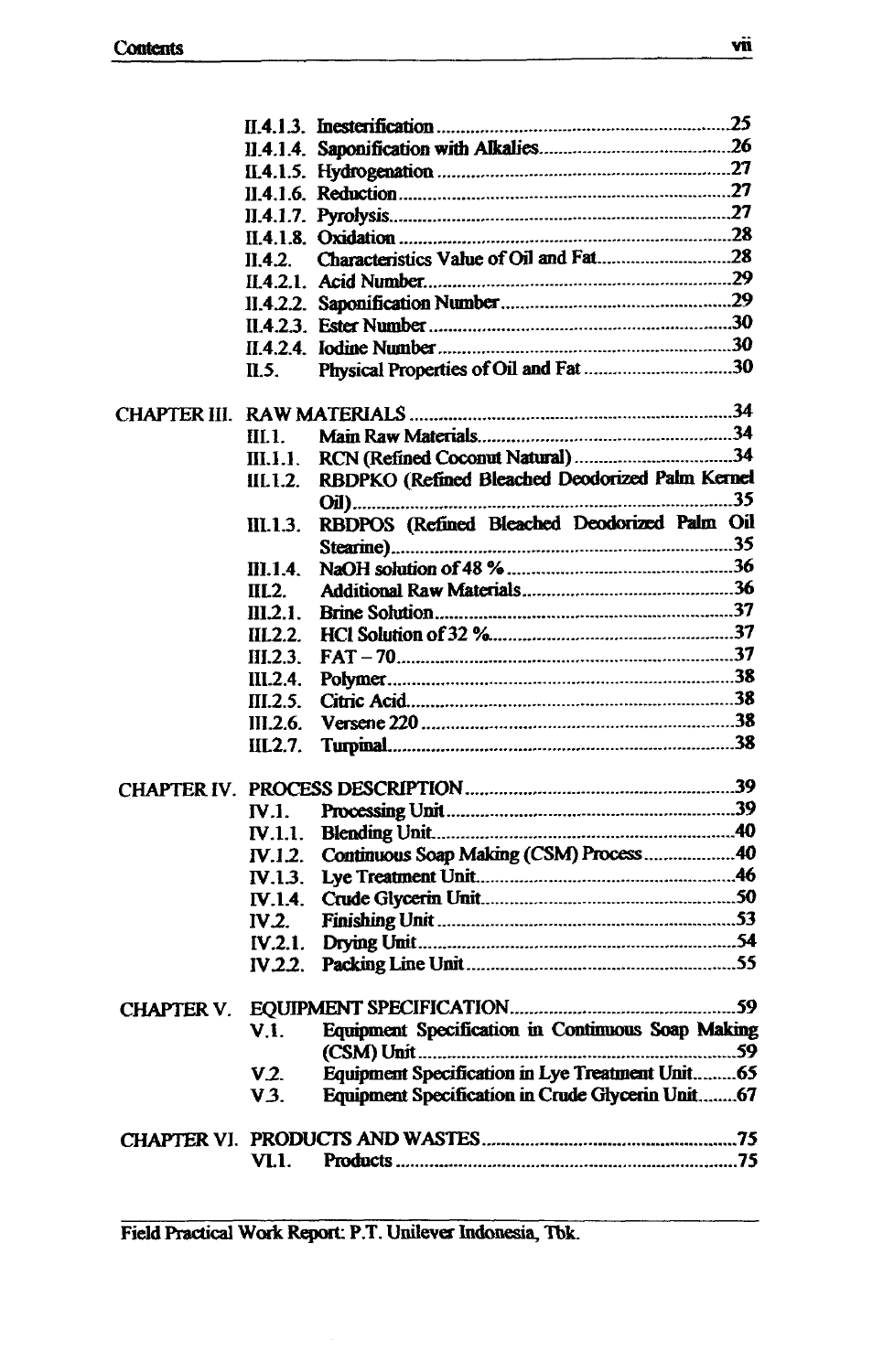ı.

| VI.1.2. |                                                                |  |
|---------|----------------------------------------------------------------|--|
| VI.2.   |                                                                |  |
|         |                                                                |  |
| VII.1   |                                                                |  |
|         |                                                                |  |
|         | VII.1.2. Free Fatty Acid (FFA) Content Determination79         |  |
|         |                                                                |  |
|         |                                                                |  |
|         |                                                                |  |
|         | VII.1.6. Saponification Value Determination 81                 |  |
|         |                                                                |  |
|         |                                                                |  |
|         |                                                                |  |
| VII 2.  |                                                                |  |
|         |                                                                |  |
|         | VII.2.1.1. Glycerin Content Determination in Spent Lye, Washed |  |
|         |                                                                |  |
|         | VII.2.1.2. Glycerin Content Determination in Washed Soap, Neat |  |
|         |                                                                |  |
|         |                                                                |  |
|         | VII.2.2.1. NaCl Content Determination in Spent Lye  89         |  |
|         | VII.2.2.2. NaCl Content Determination in Washed Soap or Neat   |  |
|         |                                                                |  |
|         |                                                                |  |
|         | VII.2.3.1. Ash Content Determination in Crude Glycerin91       |  |
|         | VII.2.4. MONG (Molekul Organik Non Gliserol) Content           |  |
|         |                                                                |  |
|         | VII.2.4.1. MONG Content Determination in Crude Glycerin91      |  |
|         |                                                                |  |
|         |                                                                |  |
|         |                                                                |  |
|         | VII.2.7.1. Free Alkali (FA) Content Determination in Spent Lye |  |
|         | VII.2.7.2. Free Alkali (FA) Content Determination in Washed    |  |
|         |                                                                |  |
|         | VII.2.8. Total Fatty Matter (TFM) Content Determination 93     |  |
|         | VII.2.8.1. Total Fatty Matter (TFM) Content Determination in   |  |
|         |                                                                |  |
|         | VII.2.8.2. Total Fatty Matter (TFM) Content Determination in   |  |
|         |                                                                |  |
|         | VII.2.8.3. Total Fatty Matter (TFM) Content Determination in   |  |
|         |                                                                |  |
|         | VII.2.9. Free Fatty Acid (FFA) Content Determination in Spent  |  |
|         |                                                                |  |
|         |                                                                |  |
|         | VII.3.1. Free Alkali (FA) Content Determination in Soap96      |  |
|         |                                                                |  |

Field Practical Work Report: P.T. Unilever Indonesia, Tbk.

 $\frac{1}{2}$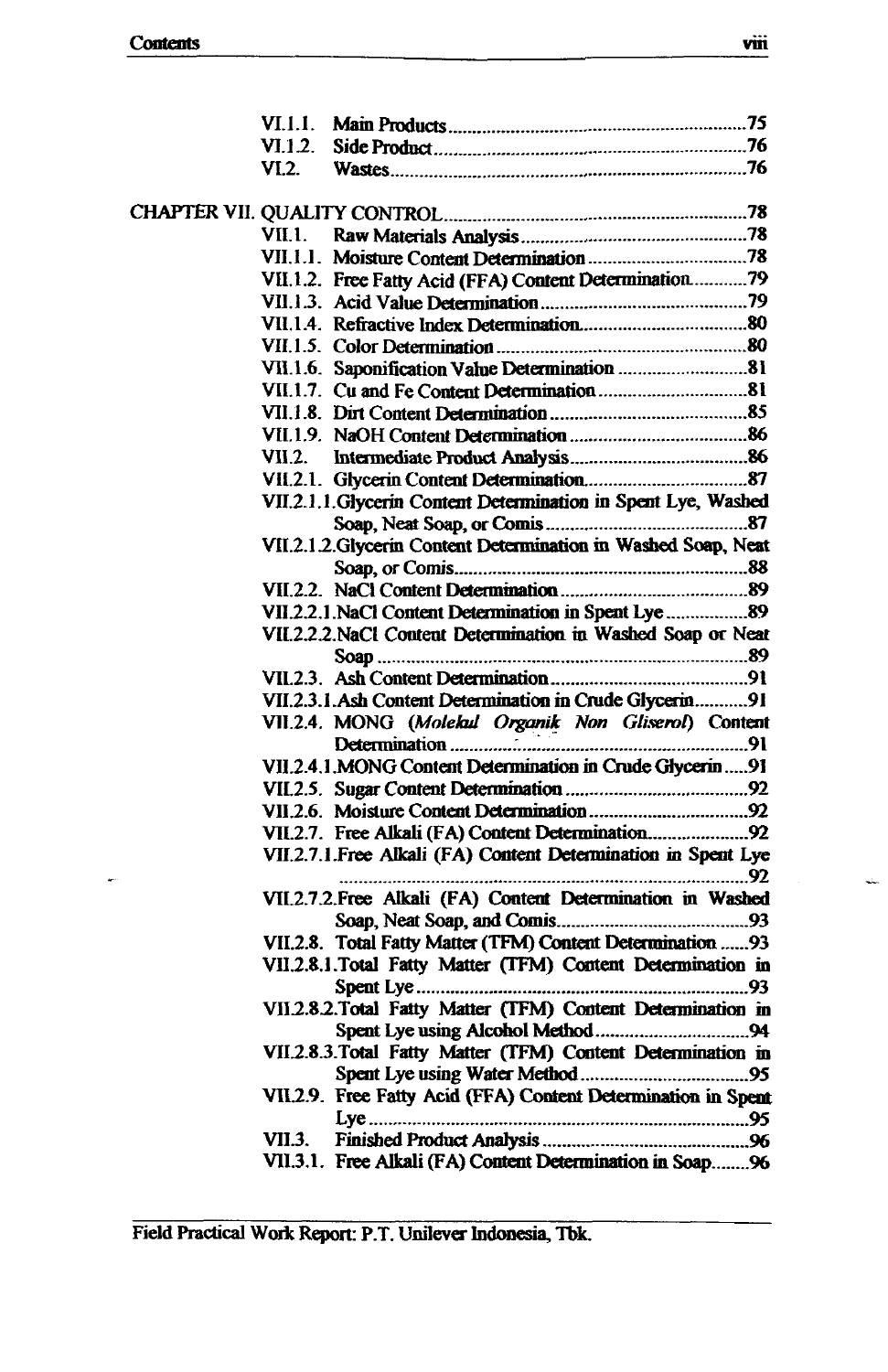|                        | <b>VII.3.2.</b>   | Free Fatty Acid (FFA) Content Determination in Soap            | 96 |
|------------------------|-------------------|----------------------------------------------------------------|----|
|                        | VII.3.3.          | Total Fatty Matter (TFM) Content Determination in              |    |
|                        | VII.3.4.          |                                                                |    |
|                        |                   |                                                                |    |
|                        |                   | VII.3.4.2. NaCl Content Determination in Crude Glycerin 97     |    |
|                        | <b>VII.3.5.</b>   |                                                                |    |
|                        |                   | VII.3.5.1. Glycerol Content Determination in Soap97            |    |
|                        |                   | VII.3.5.2. Glycerol Content Determination in Crude Glycerin.97 |    |
|                        | <b>VII.3.6.</b>   | Free Alkali (FA) Content Determination in Crude                |    |
|                        |                   |                                                                |    |
|                        | <b>VII.3.7.</b>   | Gas Chromatography Analysis for Soap 98                        |    |
|                        | <b>VII.3.8.</b>   |                                                                |    |
|                        |                   |                                                                |    |
|                        |                   |                                                                |    |
|                        | VIII.1.           |                                                                |    |
|                        |                   |                                                                |    |
|                        | VIII.1.2.         |                                                                |    |
|                        |                   |                                                                |    |
|                        |                   |                                                                |    |
|                        |                   |                                                                |    |
|                        |                   |                                                                |    |
|                        | VIII.1.4.         |                                                                |    |
|                        | VIII.1.5.         |                                                                |    |
|                        | VIII.2.           |                                                                |    |
|                        |                   |                                                                |    |
| CHAPTER IX. MANAGEMENT |                   | SYSTEM AND ORGANIZATION                                        |    |
|                        | <b>STRUCTURE</b>  |                                                                |    |
|                        | $\mathbf{IX}$ .1. |                                                                |    |
|                        | $\mathbf{IX}$ .   |                                                                |    |
|                        | IX.3.             | Company Organizational Structure  116                          |    |
|                        | <b>IX.4.</b>      |                                                                |    |
|                        | IX.4.1.           |                                                                |    |
|                        | IX.4.2.           |                                                                |    |
|                        | $\mathbf{X}$ .    |                                                                |    |
|                        | IX.5.1.           |                                                                |    |
|                        | IX.5.2.           |                                                                |    |
|                        |                   |                                                                |    |
| <b>CHAPTER X.</b>      |                   |                                                                |    |
|                        | X.I.              |                                                                |    |
|                        | X.2.              | Objectives of the Special Assignment 128                       |    |
|                        | X.3.              |                                                                |    |
|                        | X3.1.             |                                                                |    |
|                        | X.3.2.            | Liquid Ring Vacuum Pump (LRVP)130                              |    |
|                        | X.3.3.            |                                                                |    |
|                        | X.3.3.1.          | The Service Liquid Heat Exchanger137                           |    |
|                        |                   |                                                                |    |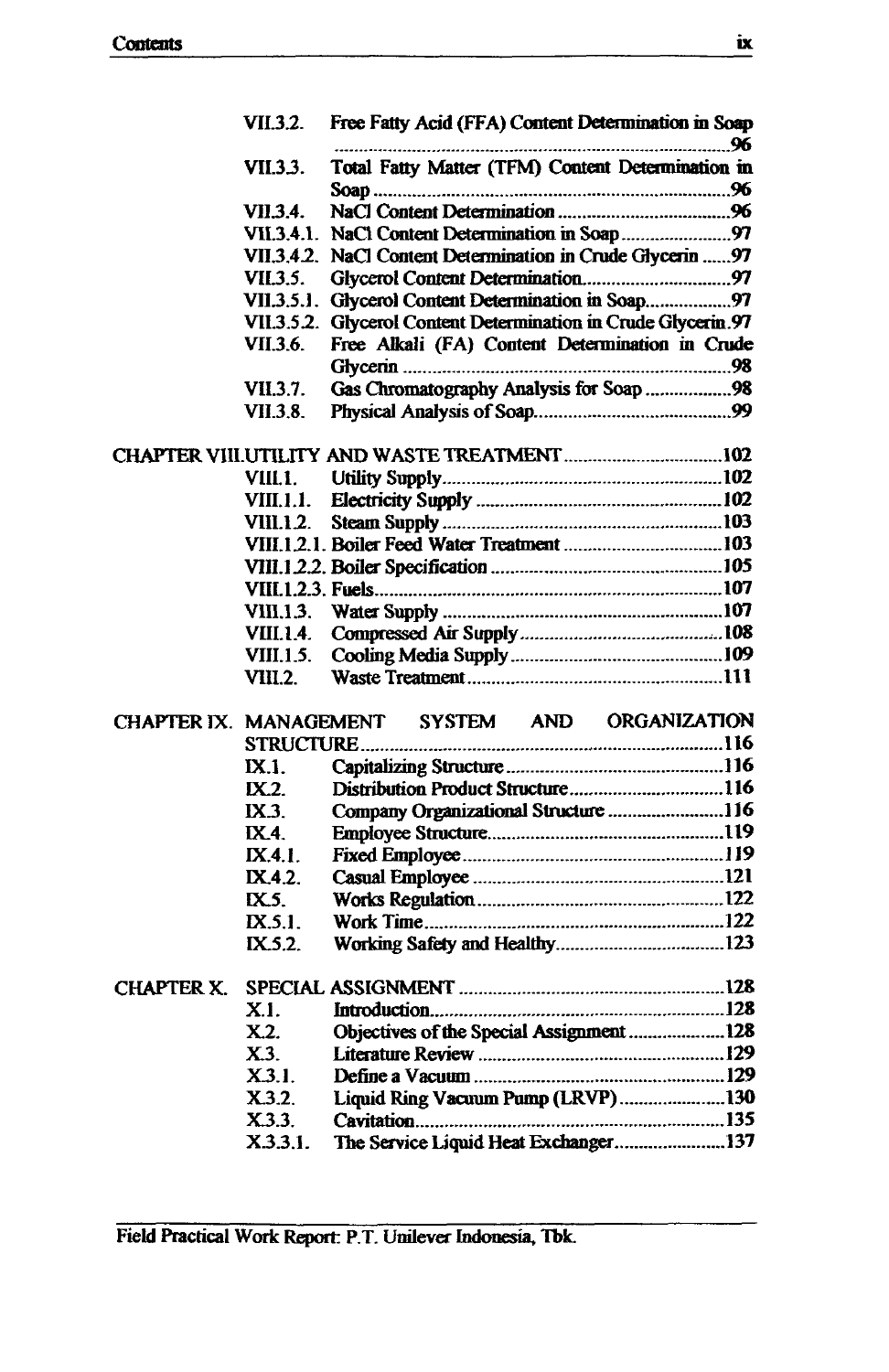| X4  | The Condition of PS (Port Sunlight) 2 Evaporator |  |  |
|-----|--------------------------------------------------|--|--|
| X.5 |                                                  |  |  |
|     |                                                  |  |  |
|     |                                                  |  |  |

 $\hat{\tau}_i$ 

k.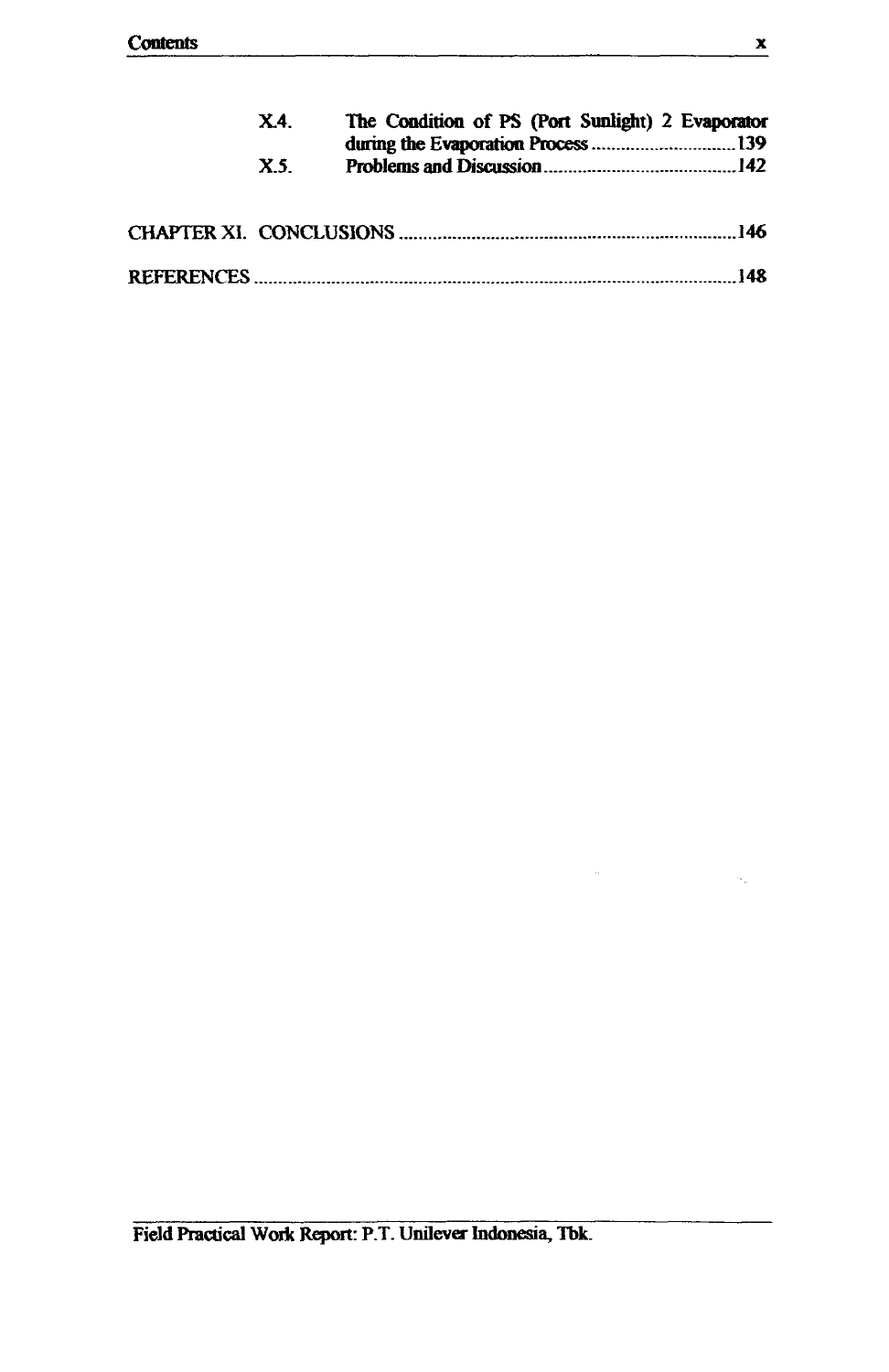### **LIST OF FIGURES**

| Figure L1.   | Plant Location of P.T. Unilever Indonesia, Tbk. Surabaya  5             |
|--------------|-------------------------------------------------------------------------|
| Figure I.2.  | Plant Lay Out of P.T. Unilever Indonesia, Tbk. Surabaya 8               |
| Figure II.1. |                                                                         |
| Figure II.2. |                                                                         |
| Figure IV.1. |                                                                         |
| Figure IV.2. |                                                                         |
|              |                                                                         |
|              |                                                                         |
|              |                                                                         |
|              |                                                                         |
|              |                                                                         |
|              |                                                                         |
|              | Figure IX.1. Organizational Structure of P.T. Unilever Indonesia, Tbk., |
|              |                                                                         |
| Figure X.1.  | Relationship between Gauge and Absolute Pressure 129                    |
| Figure X.2.  |                                                                         |
| Figure X.3.  |                                                                         |
| Figure X.4.  |                                                                         |
| Figure X.5.  | Cavitation Damage on a First Stage LRVP Impeller 136                    |

 $Field Practical Work Report: P.T. Unilever Indonesia, Tbk.$ 

 $\frac{1}{2}$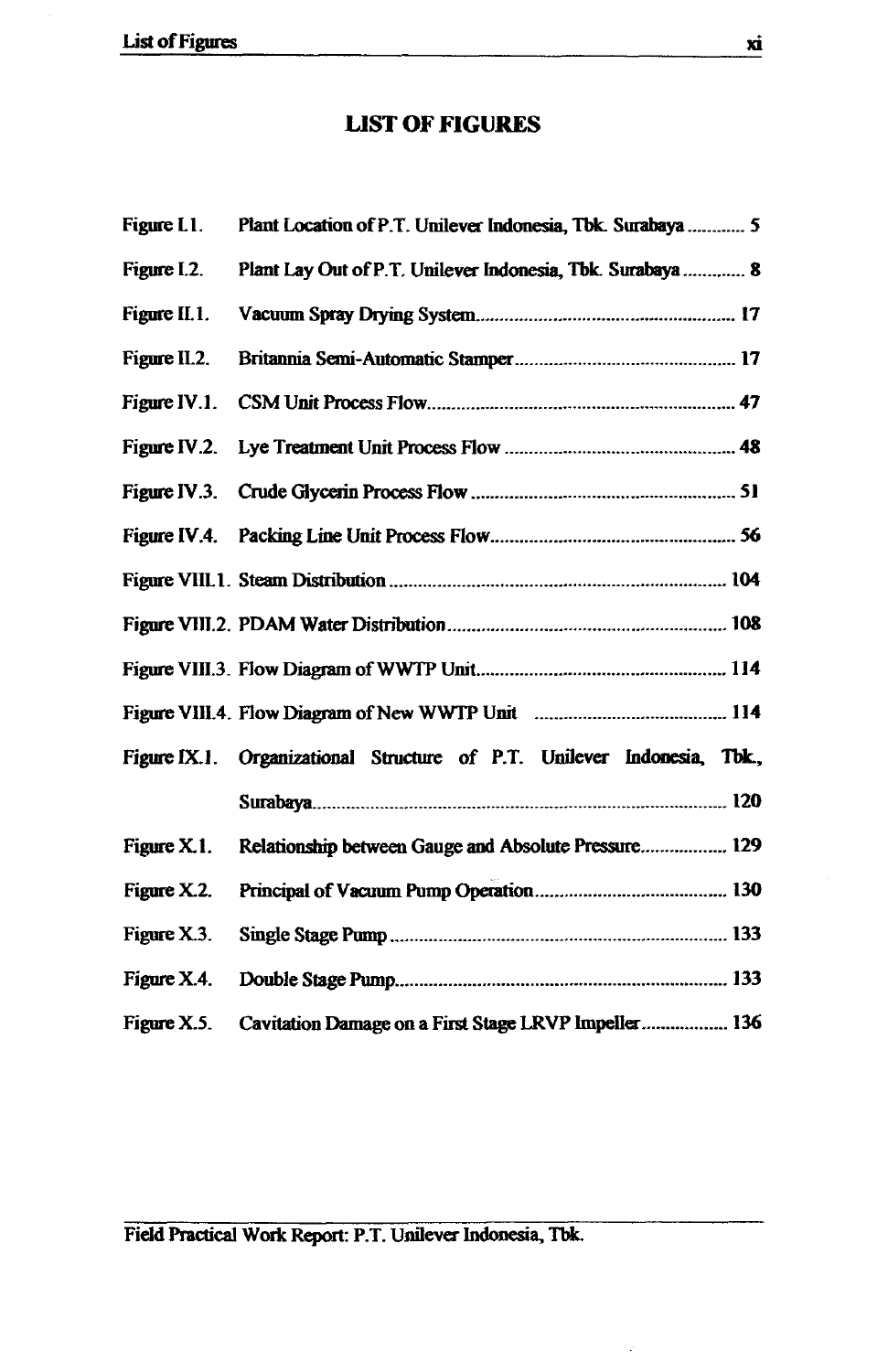$\tilde{\gamma}_{\rm{max}}$ 

### **LIST OF TABLES**

| Table II.1.  |                                                                    |
|--------------|--------------------------------------------------------------------|
| Table II.2.  |                                                                    |
| Table III.1. | Specification of RCN (Refined Coconut Natural) 34                  |
| Table III.2. | Specification of RBDPKO (Refined Bleached Deodorized Palm          |
|              |                                                                    |
| Table III.3. | Specification of RBDPOS (Refined Bleached Deodorized Palm Oil      |
|              |                                                                    |
| Table III.4. |                                                                    |
|              |                                                                    |
|              | Table X.1. Relative performance of LRVPs and Dry Vacuum Pumps  134 |

 $\hat{\mathbf{v}}_{\mathbf{t},i}$